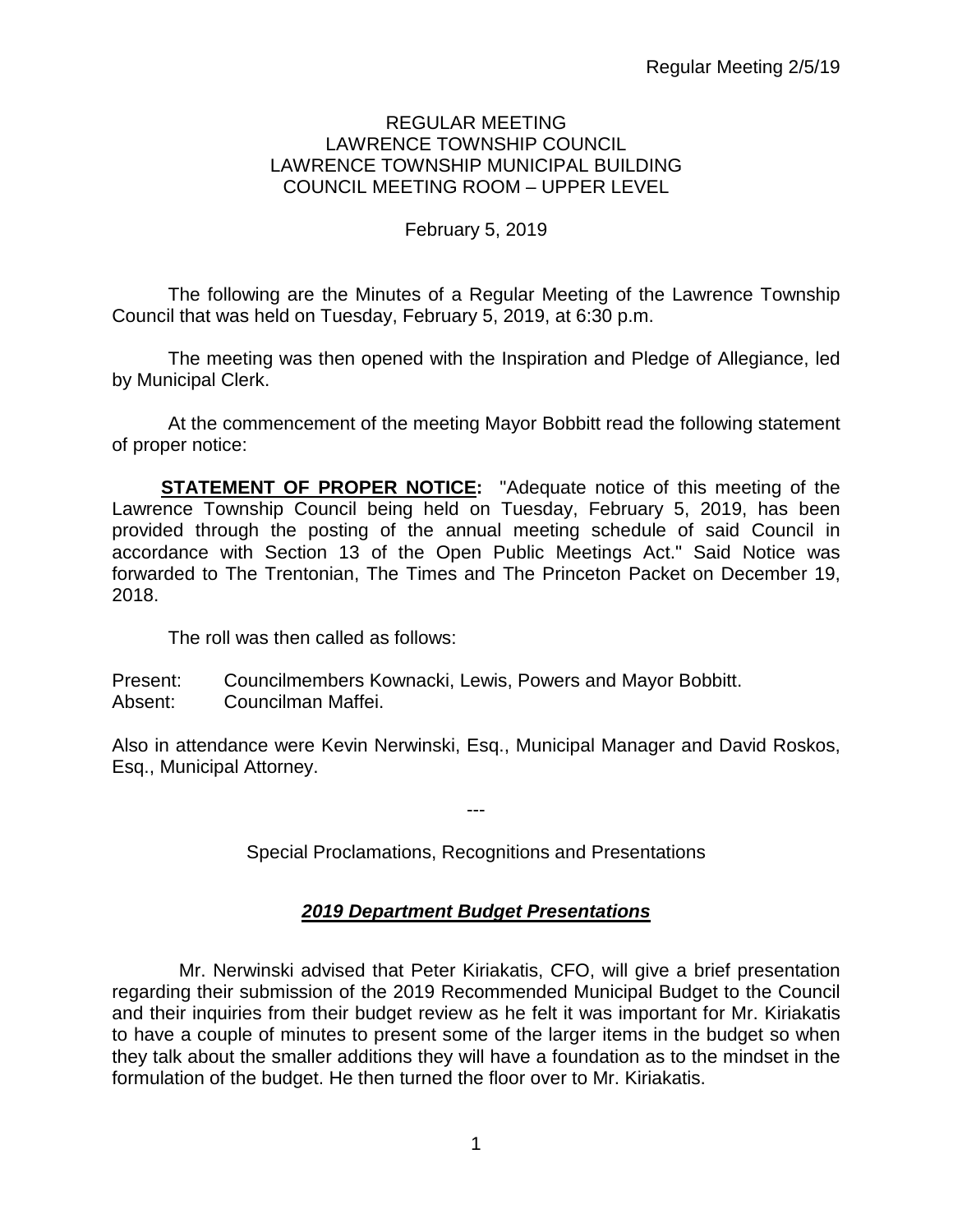Mr. Kiriakatis greeted the Council and proceeded to discuss the following matters:

- $\div$  The budget calendar due dates from October to July and the submission of the Annual Debt Statement to the DLGS (2/10/19) and due dates being revised because of the FAST system not up and running; possible delay of the Budget Introduction and Adoption; closure of the yearend books and the accounting system back open and the Municipal Auditors coming back to start the financial statements and the final audit. (Mr. Nerwinski noted that the FAST system is supposed to be a system where municipalities use one form in presenting their budget materials to the State)
- $\cdot$  The regeneration of surplus as it relates to the Excess in amount to be Raised by Taxes\*, Excess in Miscellaneous Revenues Anticipated\*, Excess in Delinquent Taxes\*, Misc. Revenues not Anticipated and Lapses of Prior Year Appropriations (\*Sources of Revenue for Municipal Budgets with restriction).
- 2019 Budget Revenues (revenues anticipated in budget to fund appropriations) as it relates to the Surplus \$5,650,000 (increase of \$200,000 and represents 36.34% of Surplus Balance), MRA \$16,011,849.76 includes Grants, Delinquent taxes (\$830,000) and the Amount to be Raised by Taxes \$26,691,541.69 (represents 2 cent increase), 1 cent tax rate equals \$462,589.71and a 2 cent increase on average \$281,285 assessment equals \$56.26.
- Key Miscellaneous Revenues Changes YE 2018 compared to YE 2017 as it relates to the Court (Increase of \$125,000), Impound (Increase of \$61,000), Sewer (Increase of \$177,000), Interest (+\$217,000) and UCC Fees (+598,000) excluding \$664,000 March BMS Permit. A general discussion took place relative the reduction in Court revenues.
- Key Appropriations Changes MCIA New Contract Year 1: 40% Increase +\$40,000, Solterra – New Contract Year 1: 15% Increase \$138,000, ELSA – Imbalance in Revenue and Appropriations +100,000; S&W – Contractual Increase +350,000, Debt Service: 2019 3%, 2018 2% increase +\$100,00 and Reserved for Uncollected Taxes (Mr. Kiriakatis noted that the Non-spending Appropriation, Board of Education and County receiving full tax apportionment and the Township bearing the cost of uncollected taxes within the budget - 2019 Appropriation: \$4,106,000. A brief discussion took place relative to uncollected taxes and the Township full bearing the cost.
- Lawrence Township Breakdown of 2018 Tax Rate \$52.99 of every \$100 going towards School Tax, \$26.05 of every \$100 going towards County Tax, \$19.90 of every \$100 going towards Municipal Tax and \$1.06 of every \$100 going towards Municipal Open Space Tax. (Mr. Kiriakatis noted 80% goes to the Schools/County and 20% the Township picks up.)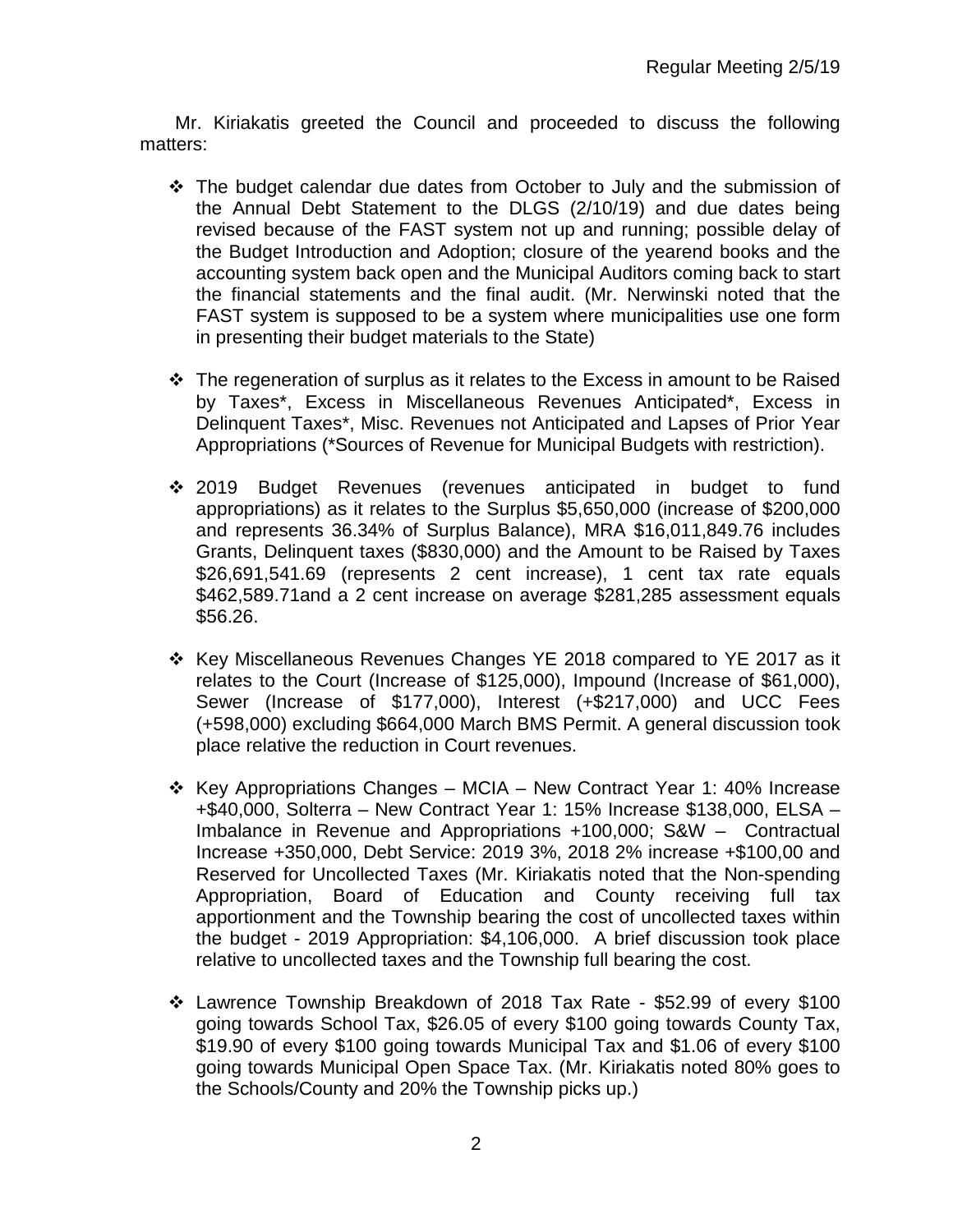## *2019 Municipal Budget Presentation Recreation - Nancy Bergen, Superintendent of Recreation*

 $\sim\sim\sim$ 

Ms. Bergen greeted the Council and distributed handouts to everyone regarding her 2019 budget presentation for the Lawrence Recreation Department that is comprised of the Office on Aging/Senior Center and the Special Events Divisions which fall under the Superintendent of Recreation and advised that the Department plans, promotes and coordinates dozens of activities related to Park Management - planning, development of park areas and recreation facilities; Recreation Programming - planning, making and implementing a variety of recreation activities and Public relations, program promotion, community relations and customer service. The goal of the Recreation Department is to provide programs that enrich the quality of life for Lawrence residents by promoting an active lifestyle and encouraging social interaction.

Ms. Bergen proceeded with an overview of the following items: Recreation/ Office on Aging staff - Jeffery Radice, Recreation Leader, Megan Cook, Part-Time Recreation Clerk, Lillian LaSalle, Executive Director of Office on Aging, Leonard Spellman, Recreation Attendant/Van driver for the seniors and Coral Phillips, Senior Citizen Program Aide at the Senior Center; Recreation Organizational Chart as it relates the Recreation Advisory Committee, Senior Citizen Executive Committee, Municipal Manager, Superintendent of Recreation, lifeguards/pool staff, program instructors/camp counselors, supervisors, coaches, part-time employees, partnering organizations and the many volunteers who assist with the various activities between the two divisions. The Patriotic Committee and Friends of the Nature Center who also work closely with the department and the Recreation Department's office hours, pool hours, park facilities, nature center, various programs at BOE facilities and senior center with hours of operations ranging from 8:30 a.m. -10:00 p.m., Monday - Sunday.

Ms. Bergen continued to highlight pictures in the handout of Lawrence Township parks, fields, facilities, community gardens and special events planned and coordinated by the Recreation Department – such as the Colonel Hand March, Mother Nature Festival, Memorial Day Parade, Fourth of July Fireworks, Red, White and Bang Kids Triathlon, Community Day, Veterans Day and the Township Municipal Tree Lighting Ceremony; 2018 Accomplishments – Outdoor Fitness Equipment at Village Park, Installation of an artificial turf on Bocce Courts at Veterans Park, Implemented a Girls Travel Basketball Team into the Recreation Basketball Program, New STEM Camps at the Lawrence Nature Center, Managing the lease agreement of the Storage Building for the Youth Volunteer Sports Organizations, Successfully moved the Township Veterans Day Ceremony to the Municipal Building, Increased enrollment in the basketball programs and swim team, Increase Participation at Special Events, Added an additional Saturday Art Class and created classes by grade levels and Lawrence Night at the Trenton Thunder Game; 2019 Strategic Goals – Promote programs and activities currently being offer and encourage participation by the community by improving marketing materials and distributions, Continue to increase participation at Specials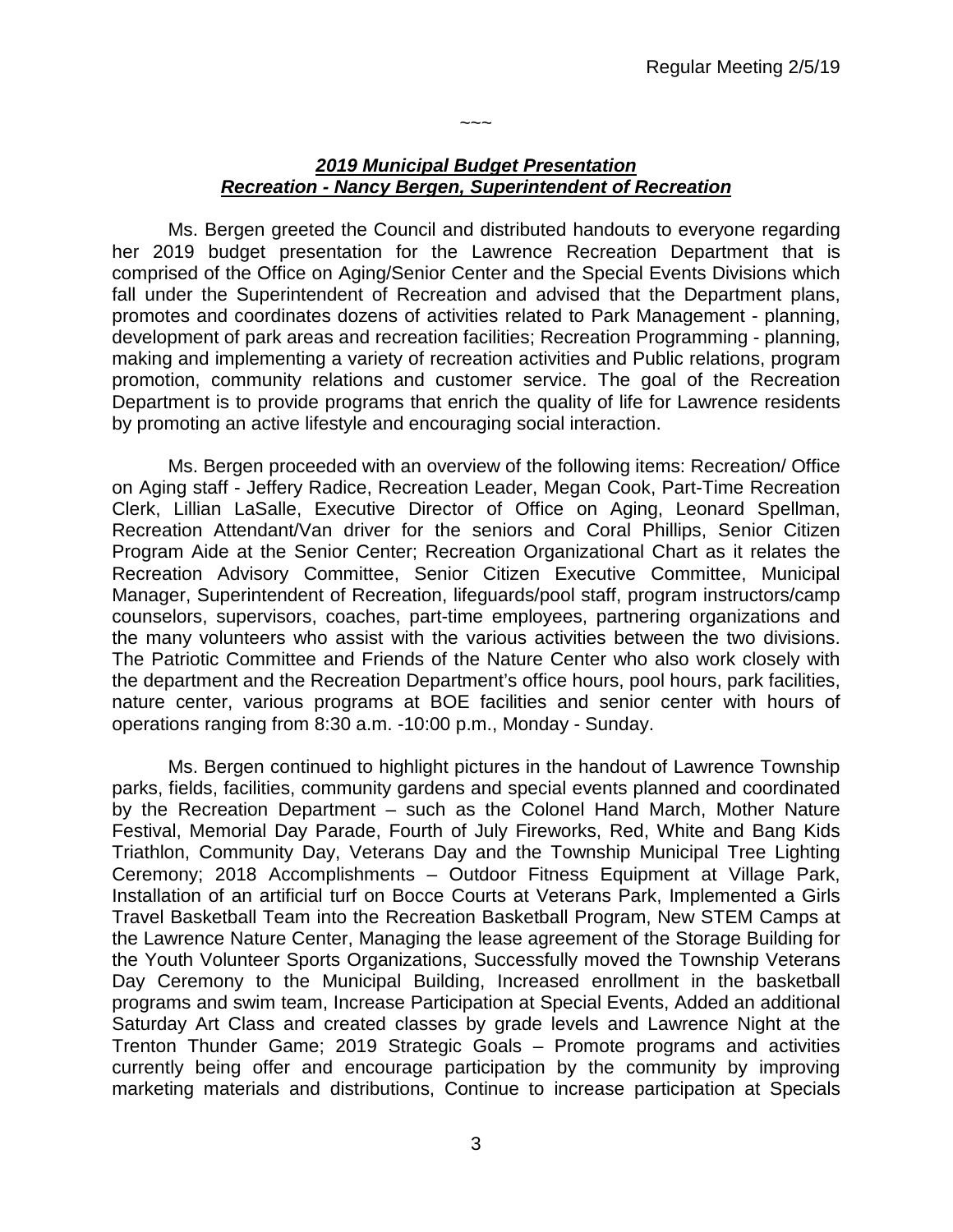Events (Ms. Bergen thanked the Council for coming out and supporting the Special Events), Offer a Park Fitness Program using the new outdoor fitness equipment, Offer an additional week at the STEM Camp at the Nature Center, Implement an Eagle Scout Project Form in order to manage and direct any Eagle Scout Project requests, Add an "Adventure Camp" to the Summer Camp Program for people who enjoy outdoor activities, Move Community Day to Central Park to familiarize the park and encourage participation for the entire community and Dog Park improvements.

Ms. Bergen reported that the Lawrence Township Office on Aging/Senior Center continues to be a hub of activities providing socialization, nutrition and recreation programs geared toward keeping Lawrence Township seniors 60 and older active, healthy and happy. She proceeded to highlight the following matters:

- Pictures taken of various activities, programs and special events and the 2018 Office on Aging Program Monthly Participation by Class/Group prepared by Lillian LaSalle, Executive Director of Office on Aging, which included a report of senior programs - bingo, chorale, creative art classes, exercise, hula and line dancing, mah-jongg, tai-chi exercise, van service, yoga and other recreational programs and total number of participates (23,098).
- 2018 Office on Aging and Senior Center Highlights –Holiday Craft Days, Lawrence Township Police Medicine Drop Off Day, Fascination: Viewing and Discussing, A Raisin in the Sun/Group Outing, 2018 Lawrence Senior Cruise, Lawrence Hopewell Trail Walk, Graduate Student Capstone Project regarding Diabetes education and information, 100<sup>th</sup> Birthday Celebration for Penny Kohler, Black History Month
- 2019 Senior Center/Office of Aging Strategic Goals continuing to offer programing with the Interact Club at the High School, Spring Dress for Mary Poppins, Jr. at the Middle School, Elementary School technology and robotics program, High School student volunteers for required community service and other collaborative efforts including student card sharing for holidays, Increase Interaction with Rider University students including intern options, Expand travel programs to offer excursions to local theatre productions, day trips and overnight trips and cruises, Offer Health related series and programs like the Diabetes Self-Management Program, Engage the Executive Committee to come up with Mission and Vision statement for the Office and Senior Center and Pursue inhouse publishing options for the Poetry and Memoir Writing groups at the Senior **Center**

Ms. Bergen advised that the Recreation Department, Office on Aging and Special Events operating budget remains the same for 2019 and her Capital Budget Request for Recreation is new playground equipment for Hamnett Park for ages 2-5 years old (\$18,000) and replace slide and climber playground equipment at Eldridge Park (\$10,000) which has not been upgraded for a long while. Her request for Office on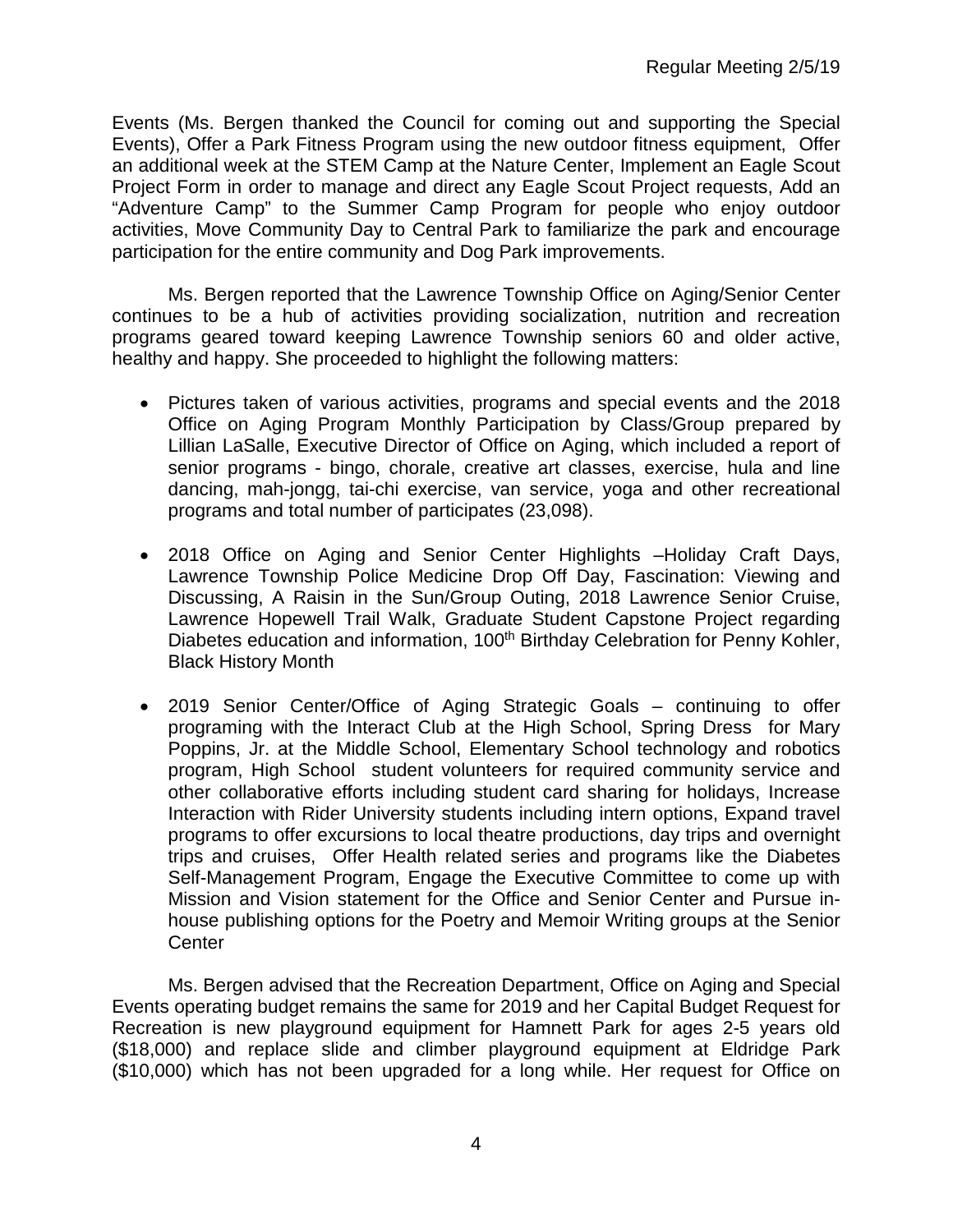Aging is to replace the office copier (\$5,000) and chairs in the main room at the Senior Center (\$21,000) that are dirty, worn and too heavy for the seniors to move around.

In closing, Ms. Bergen thanked the Council and Municipal Manager for their support and participation in the Recreation Department/ Office on Aging special events and members of the 2018 Patriotic Committee, 2018 Senior Executive Committee, 2018 Recreation Advisory Committee and the 2018 Friends of the Nature Center for all of their help with the programs and special events. She then opened the floor for questions and comments.

Mr. Nerwinski noted that Ms. Bergen spearheads a lot of employee related events that happens during lunch at no cost to the Township but really builds morale and a sense of team spirit within the building and acknowledges the important service they provide to the community. The events included a Super Bowl luncheon where everybody wore their favorite football jersey and brought in a dish as well as an ice cream social that took place on the first day of summer.

Mayor Bobbitt expressed his appreciation for the proposed changes of moving the park for Community Day and implementing an Eagle Scout Project Form presented during Ms. Bergen's presentation. A brief comment and question period took place relative to the various methods of communication to get the word out regarding all recreational activities and programs being offered, notifying participates of cancellations, sending reminders notices for those who do early enrollment and her budget request for a purchase of new copier at the Senior Center as it relates to leasing versus owning and having a centralized copy location. The Township Council thanked Ms. Bergen for the great job her department does.

## *2019 Municipal Budget Presentation Health Department, Carol Chamberlain, Health Officer*

 $\sim\sim\sim$ 

Ms. Chamberlain greeted the Council and advised that the State requires the Health Department to submit an annual report based upon the State's "Public Health Practice Standards of Performance for Local Boards of Health, N.J.A.C. 8:52 and to review it with the Township Council." She then thanked the Council for an opportunity to present the 2018 Annual Report and her 2019 budget request.

Copies of the 2018 Annual Report were distributed for the Council to view at their leisure regarding the Health Department's day-to-day functions, mission, full-time and per diem staff, department highlights, services provided, health department activities, programs, vital statistics, various public and health services, cooperative purchases, grants, inter-local agreements, shared services and partnerships they have with other agencies that are governed by the State Health Department, Department of Environmental Protection, Licensing and Inspections, public health preparedness, animal control and future initiatives. Ms. Chamberlain proceeded to highlight the following matters: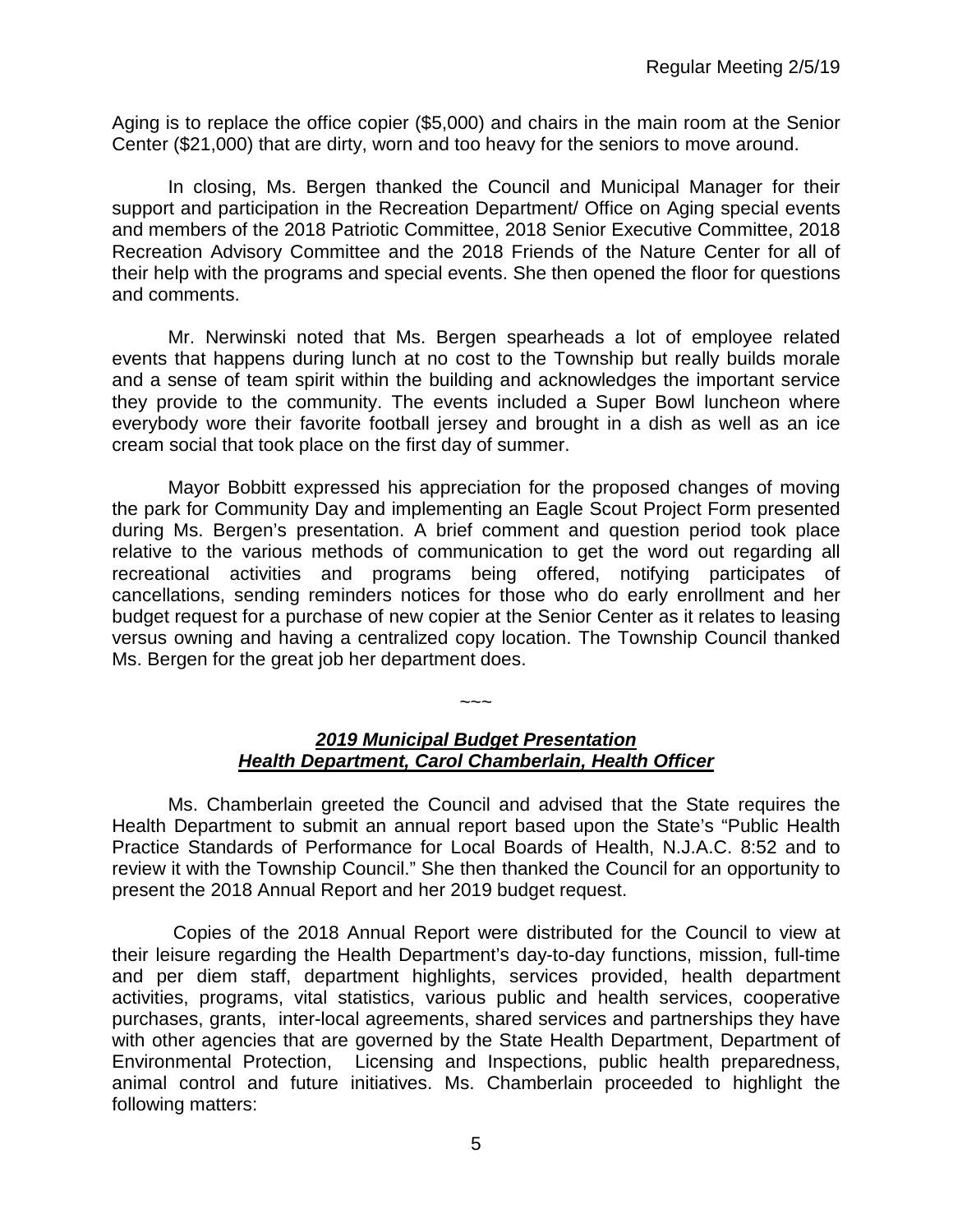- The Health Department participation in the completion of the Greater Mercer Public Health Partnership Community Health Needs Assessment in 2018; a county-wide assessment which was conducted in cooperation with four area healthcare facilities as well as the seven local health departments and the Mercer County Department of Health and Human Services. Lawrence Township having 321 residents who completed the online survey and the Mercer County Community Needs Assessment now completed and posted on the Township's website. The document being 300 pages long and the Community Health Improvement Plan being developed based on the needs identified and will be completed by early spring.
- Township Officials continuing to work with Trenton Water Works officials to inform residents of drinking water quality conditions and share information on how those conditions are being addressed. Trenton Water Works sending out eight notifications in 2018 regarding violations of drinking water standards, water line flushing notices and information about the lead service line replacement program. The Health Department also sending out notices to tenants who live in apartment complexes and do not receive a water bill or notifications from TWW. Outreach public sessions held for residents, one of which was conducted at the Senior Center in October, and TWW officials first meeting with all the Health Officers to review some of the corrective actions implemented and other improvements which are proposed to the water system.
- The Health Department working with universities and colleges (Rider, Rutgers and College of New Jersey) in the area to host interns and the hosting (5) five interns last year being very beneficial to the Department as they had one intern who revised their entire Communicable Disease Manual and they had another intern who put together a safe toolkit for older drivers and a screening event offering hearing and vision test for seniors and that same intern who happens to be a Lawrence resident interest in creating a Vision Zero Policy which was passed by the Health Advisory Board and they are hoping to get it passed township-wide and it deals with reducing bicycle accidents, traffic and pedestrian accidents that are preventable through education, engineering, etc. The Health Department's staff working in conjunction with the Mercer County Health Department to identify three additional sites as fixed facilities in Lawrence Township to distribute medication in the event of an emergency.
- New program for Flu Shots implemented in 2018 by the Health Department where they are contracted with Rite Aid to do the shots instead of doing it in-house because of the Affordable Care Act the vaccine is covered under most people insurances. Rite Aid administering the flu shot at no cost to the Township, accepting all insurances and doing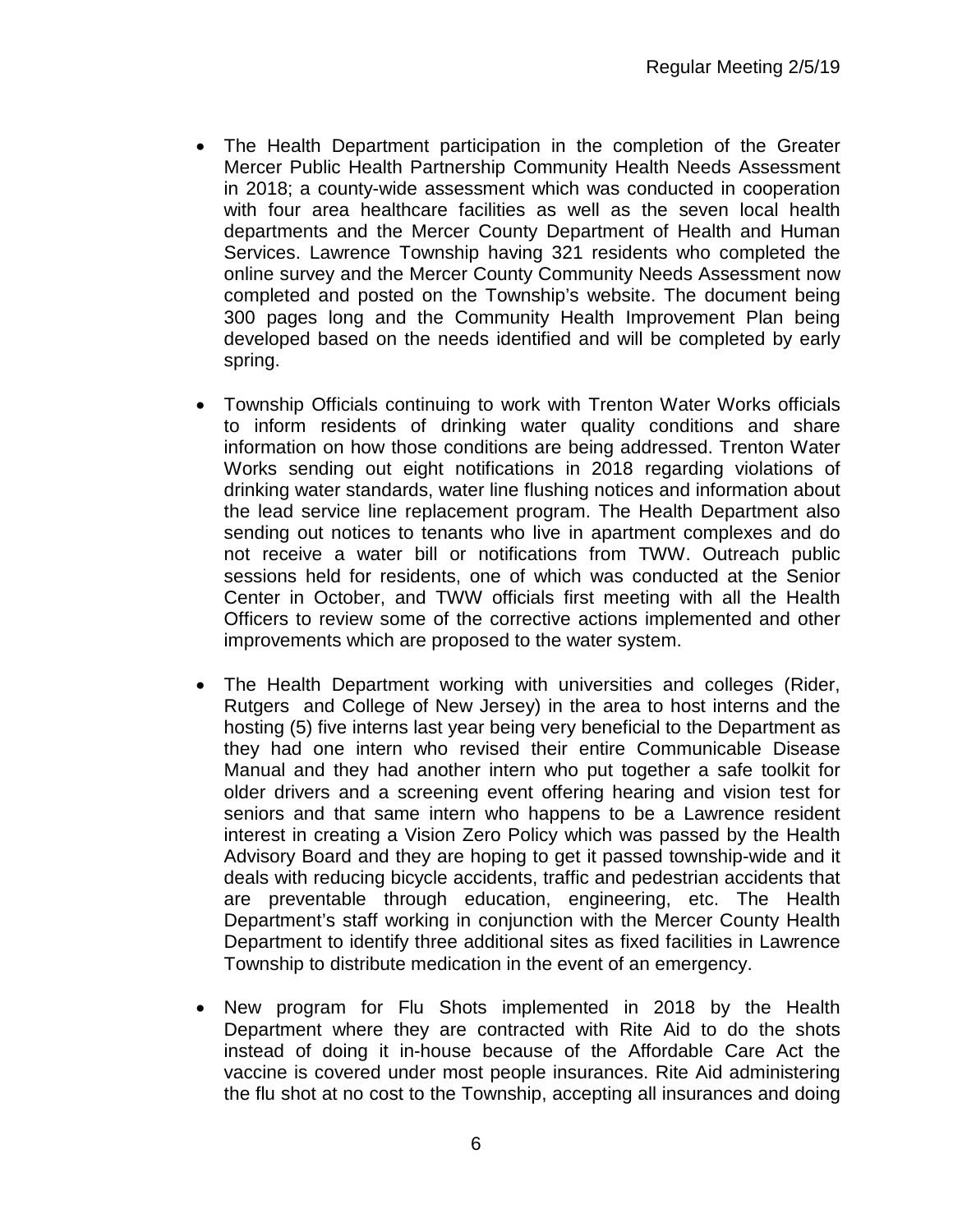the reimbursements, the shots being administered with familiar staff from the Health Office with no change in services, Rite Aid administering 20 more vaccinations then previous year and the new program having a costsavings of \$7,000 to \$7,500.

• Future Initiatives as it relates to the Community Needs Assessment and completion of the Community Health Improvement Plan and the health department addressing the goals noted in the plan upon completion and them focusing on the Vision Zero idea by increase activities to encourage and support the Vision Zero Policy in Lawrence Township. The Health Department 2019 audit of Public Practice Standards compliance by the New Jersey Department of Health and one of the goals of the health department noted in the audit is to improve documentation of continuous quality improvement activities and routinely assess its activities to identify more efficient ways to complete task and through better documentation and tracking the department hopes to improve the quality of its work.

In 2006, Lawrence Township being designated as a participating town in the Mayor's Wellness Campaign by the New Jersey Healthcare Quality Institute. Councilman Powers signing the Mayor's Wellness Campaign Pledge during that time period and the Township's re-up of the Pledge on an annual basis at the request of the NJ Healthcare Quality Institute. The Township's participation over the years in programs promoted by the Mayor's Wellness Campaign and the Health Department striving to enhance its involvement in the Wellness Campaign by increasing participation in wellness activities at all age levels including school age children, adults and seniors in 2019. And, the health department focusing on Conversation of Your Life; a program that addresses the importance of end of life decision making and advance care planning which falls under the wellness campaign.

Ms. Chamberlain concluded her presentation by stating that there are no changes in the Health Department's 2019 operating budget and her budget request for 2019 is for a part-time Health Educator given a lot of the work is being done by a variety of the staff mainly Chris Buck, Animal Control Officer, and Kathy Korwin, Public Health Nurse, who coordinate a lot of the activities and programs and that a health educator would coordinate those types of tasks thereby alleviating some of the burden from them. Her next request pertains to Animal Control and the new animal control truck that is in need of some animal equipment which is included in her budget request. She then opened the floor for comments and questions.

After the presentation there was a brief question and answer period between members of Council and Ms. Chamberlain relative to the change in meeting time for the Drug and Alcohol Abuse Alliance, her department request for a Health Educator and how the position would tie into the Community Needs Assessment and the Mayor's Wellness Campaign and her request for a part-time employee in the 2018 budget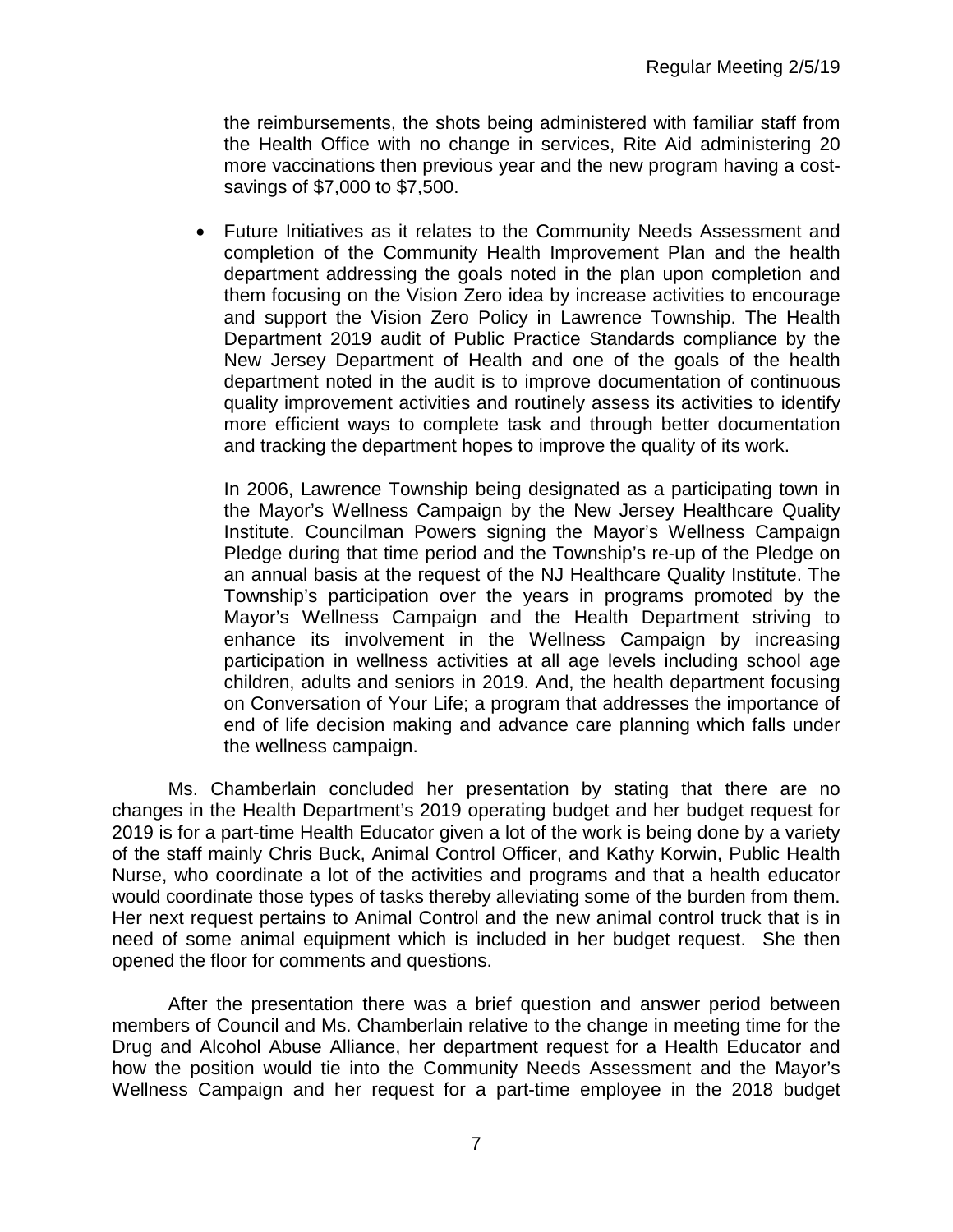working well for the department, proposed centralization of Health Departments in Mercer County and the need for Lawrence to have their own health department, after which Mayor Bobbitt and Council thanked Ms. Chamberlain for her presentation and the wonderful job her department does with such a small staff.

#### *2019 Municipal Budget Presentation Construction Department, Anthony Cermele, Construction Code Official*

 $\sim$   $\sim$   $\sim$ 

Mr. Cermele greeted the Council and distributed copies of his 2019 Budget Report and advised that he has included a breakdown of the last 10 years of what his department has collected in construction fees and 2018 being the best year the Construction Department has ever had in the 40 years he has been with Lawrence Township and that a copy of the report is provided to the Municipal Manager every month. And, thanks to Mr. Nerwinski, Municipal Manager, and Mr. Kiriakatis, CFO, he now has a full clerical staff which he has not had in 14 years that helps them get through all the permit process and the inspectors ready for their morning and afternoon inspections. He noted one of the clerical employees is bi-lingual which is also very helpful.

Mr. Cermele went on to discuss his annual budget of about \$1.3M and five year comparison details of the Construction Code Division as it relates to issuance of inspections (approximately 9,000 a year); collection of fees (\$2.7M); issuance of subcode permits averaging 5200 in the last 5-years; Lawrence Township issuing almost as many building permits as Hamilton Township which is three times the size of Lawrence; departmental staff/duties – 13 employees which includes (3) part-time employees and (8) eight full-time employees including himself and at least (5) five of his main officials, 3 to 4 hours a day, working on the Bristol-Myers-Squibb site just doing inspections as BMS is one of their biggest players along with ETS, The Lawrenceville School and Rider University. And, Lawrence Township having 12 malls to inspect ( 5 or more stores in a single location is considered a mall) and the issuance of permits that keeps the Construction Department constantly busy with seventy (70%) of the fees being commercial which is the reverse of what they had in 2007. So, his 2019 budget request is for (1) one part-time building inspector for approximately 20 hours a week.

Mr. Cermele stated last year Councilwoman Lewis inquired about the long turnaround period (3 to 4 weeks) for building permit for a deck and advised that his department is now down to (1) one week and that concludes his report. He then opened the floor for questions and comments.

Mr. Nerwinski noted the struggle they have is trying to strike a balance between all the major projects that is happening in the Township which takes a lot of their resources and residents in the Township who need permits and the Department trying to find a balance between the building projects and the taxpayer who has certain expectations. So, they have to make the timeframe quicker and that is what the extra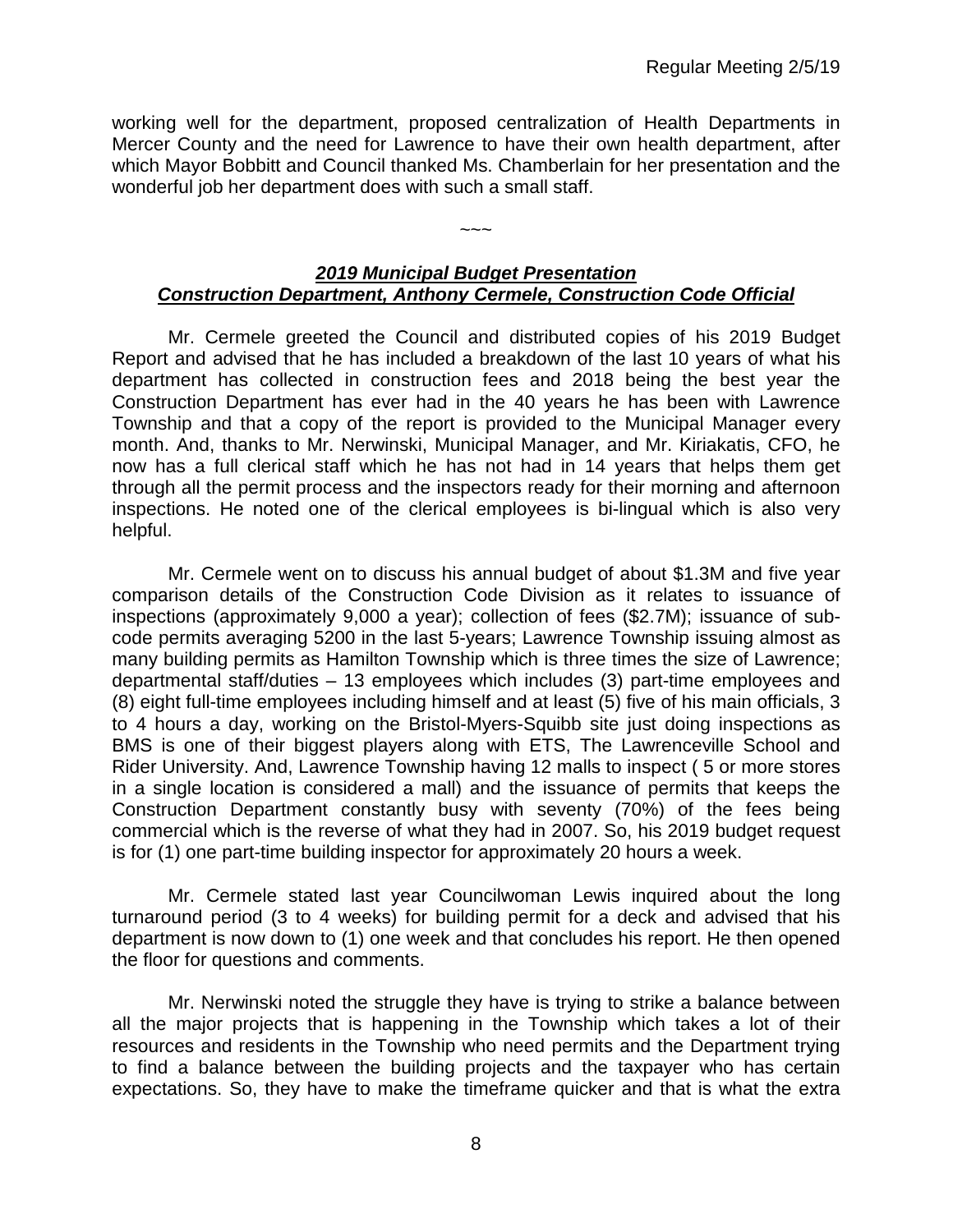employees do for the department and proceeded to elaborate on the need for the additional employees and the new website really being interactive on the construction part by allowing people to complete the paperwork online and not physical have to come in to start the process which will enable a more productive turnaround period and provide better customer service.

After the presentation a general question and answer period took place between members of Council and Mr. Cermele relative to his budget request for additional staffing and the additional staff meeting the long-term needs of the department, after which Mayor Bobbitt thanked Ms. Cermele for his presentation.

## *Engineering Department, James F. Parvesse, Township Engineer*

**~~~**

Mr. Parvesse greeted the Council and distributed a handout with a general overview relative to the functions of the Lawrence Township Engineering Department as it relates to review of development applications for the Planning and Zoning Boards, technical assistance to other departments, and general assistance in interpreting zoning requirements, guidelines and maps for the public, implementing the annual Capital Improvement Program, as authorized and funded by Council, by planning and prioritizing the need, obtaining grants for project funding, collecting information and preparing plans and specifications for the construction of various public projects, the Engineering Department managing, supervising and inspecting the construction of both public and private improvements within the Township, maintaining the tax maps, geographic information system, flood zone maps and general engineering records.

Mr. Parvesse went on to review specific responsibilities as it relates to the following matters: Developing and Implementing the Capital Improvement Program, Serving as the Planning and Zoning Board Secretary, serving as the Planning and Zoning Board Engineer, serving as the Zoning Officer, inspecting all public and private improvements associated with land development, managing grant opportunities and applications for funding on a Township-wide basis, preparing grant applications and coordinate awarded projects with associated agencies, ensuring compliance with NJDEP Municipal Stormwater Tier A Permit Requirements, maintaining the municipal tax maps, geographic information system and general records, providing technical assistance to property owners and support to all Township departments and committees.

Mr. Parvesse advised that his proposed 2019 operating budget for the Engineering Division is generally consistent with the funding levels in 2018. As part of his budget recommendation in 2018, Brenda Kraemer, Assistant Municipal Engineer, was changed from part-time to full-time and she is doing a great job. The change has proved to be revenue neutral (no increase in operating budget) and has enabled the Engineering Division to better utilize their in-house staff and reduce the amount spent on consultants.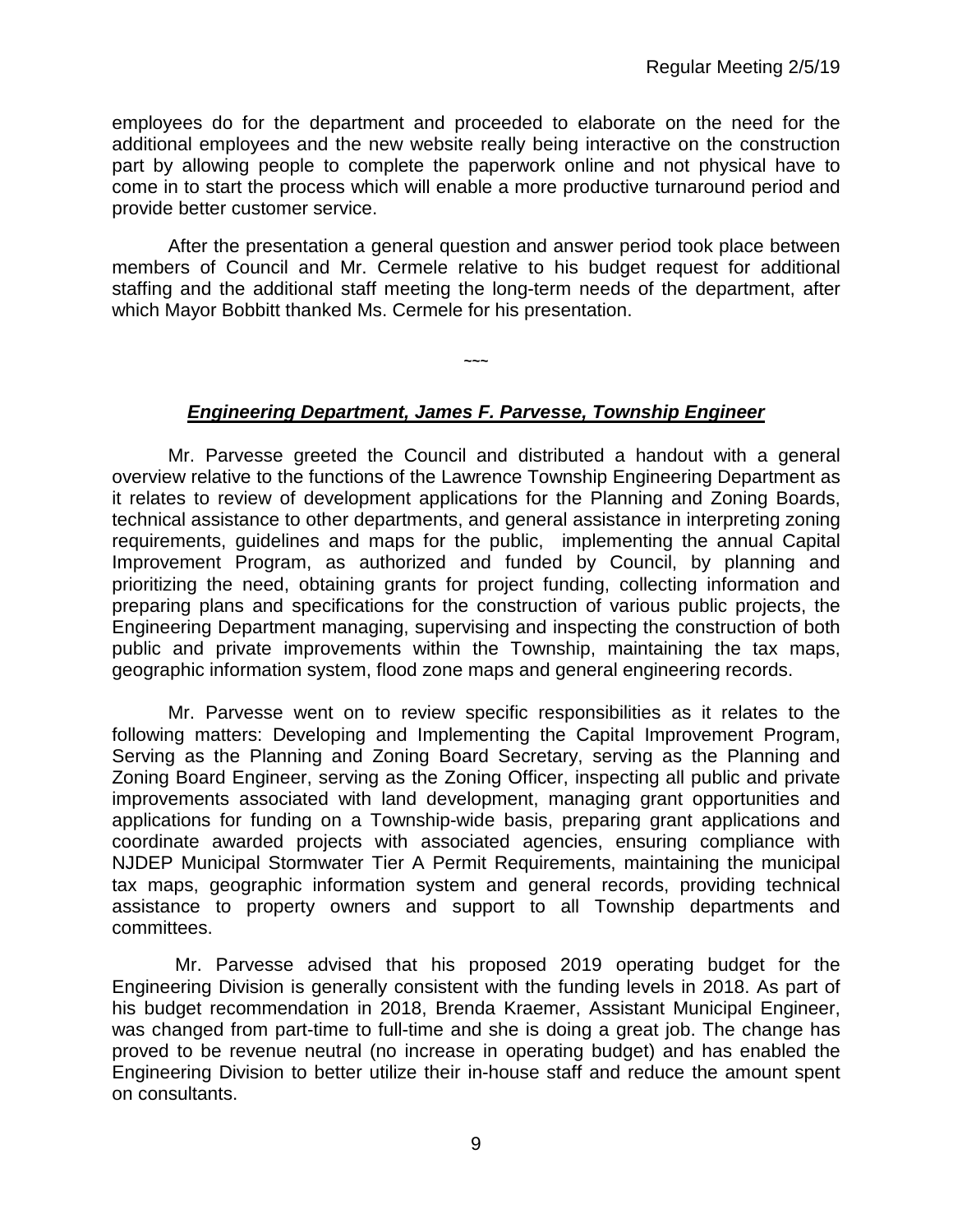Mr. Parvesse proceeded to highlight the following Accomplishments in 2018:

- Managed grant opportunities and applications for funding on a Township wide basis. In 2018, they applied for 13 grants totaling about \$5M and received about 6 grants totaling about \$1.6M with 2 pending totaling \$1M compared to 2017 where they applied for 5 grants totaling about \$500,000 and only received 3 grants at about \$300,000 which was a tremendous increase in grants. (Mr. Nerwinski noted they took a leap of faith when they spoke about moving Ms. Kraemer from part-time to full-time as the Assistant Engineer and one year later it is working out as planned with neutral cost to the taxpayer, the Township having another full-time engineer being the point person for all things grant related and it paying off in positive way.)
- Completed approximately \$2.3M in capital roadway improvements throughout the Township.
- Advanced the Township's goal of achieving the Goal Star Standard in energy conservation under the Sustainable Jersey Program which they did by establishing the 2017 Carbon Footprint which is a baseline that shows going forward how the Township is reducing energy usage and they are now advancing a Municipal Facilities Solar Project that will generate 85 percent of the towns total usage.
- Expanded the concrete program to improve safety and accessibility for residents at reasonable cost to property owners and fixed approximately \$57,000 in 2018 of damaged sidewalks for homeowners throughout the Township.

Mr. Parvesse stated the Engineering Division 2019 Goals and Priorities is to continue to provide a high level of service to administration and public while advancing their goals and priorities from the prior year, prepare and amend the LUO to address recommendations from the Zoning Board and other concerns that have been identified during a variety of applications, comments from business owners and resident concerns, prepare an amendment to the Master Plan to incorporate the bike and pedestrian path system into the Circulation Element, utilize the DVRPC Transportation Community Development Initiative Grant to engage the community and develop a proposed plan for Brunswick Pike Streetscape and lastly expand the mapping available on the Township website for use by the community and staff to include tax maps, water, sewer, flood, trails and storm water outfalls. He then opened the floor for questions and comments.

After the presentation a comment and question period took place between Mr. Parvesse and the Council regarding the Master Plan amendment for the bike and pedestrian path system as it relates to speaking with the Health Officer about connecting it to the Vision Zero Policy concerning pedestrian, the Green Watering System for the Brunswick Pike Streetscape, Mr. Parvesse contacting the County/State about the curbing and sidewalks being installed at the intersection of Princeton Avenue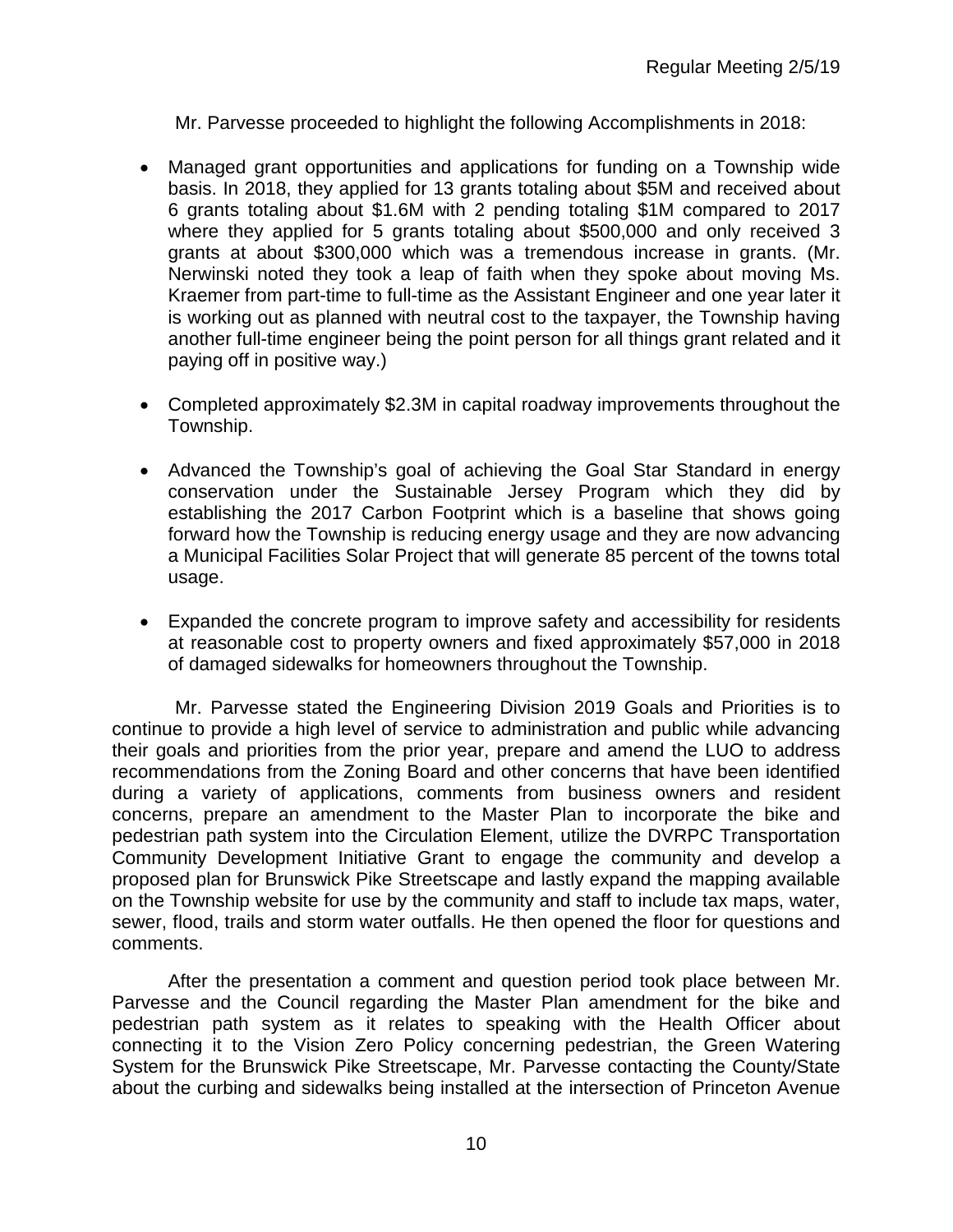and Route 206 (Harney's Corner) to the Brunswick Circle for kids that walk to and from school in that area and his request, and need for a new copier to print, copy and scan large documents, maps and plans.

Mr. Nerwinski noted that Mr. Parvesse is the point person for the Solar Project and he asked that the bid be awarded and once they get through the process Mr. Parvesse will come before Council and describe what the plan will be going forward and the Council will have an opportunity to asked questions at the time. Mayor Bobbitt thanked Ms. Parvesse for his all his hard work and be a great resource to the Council and Township.

---

#### Public Participation

 *Ms. Zarinah Shakir, 2350 Princeton Pike,* voiced her concern regarding personal and personnel issues at the Senior Center relative to the usage of the senior van and who is entitled or not entitled to ride on the van, the computer room being locked and not open during the posted hours of operation, unnecessary monitoring of the computer room that has a sign-in sheet and her lack of appreciation of being treated childlike by Lillian LaSalle, Director of Office on Aging, and sometimes her assistant, Coral Phillips, as she is a 70 year old woman who would like to be treated respectfully and proceeded to discuss Ms. LaSalle's demeanor sometimes being very brash and curt towards individuals and other seniors and them being too afraid to speak to the matter before the Council or unaware of the Council Meeting schedule.

Ms. Shakir spoke of another matter with regards to an individual at the Senior Center being able to have Bible Study and her being turned down when she offered to do Koranic and other kinds of classes associated with her Muslim faith and advised that she has done many programs since she started attending the Senior Center such as Black History, Jewish New Year and Kwanzaa which is a secular piece not about faith. And, she will touch base with Mr. Nerwinski and Ms. Bergen regarding the matter to try to quickly resolve the issues discussed this evening and imparted the last time she came before Council approximately two years ago regarding the matter of the printer not having ink for 6 months the very next day the matter was resolved so she knows things do get done by the Township Council and she hopes this matter can get resolved in the same manner and get things back on track. Further, she is not here this evening to expose or speak negatively about Ms. LaSalle or anybody else; but, she is a senior, taxpayer and she wants for her and others who attend the Senior Center to be treated kindly and appropriately. She then thanked the Council for their time, after which Mayor Bobbitt thanked Ms. Shakir for her comments and asked that she follow-up with the Municipal Manager as he thinks he will be a valuable resource to her.

---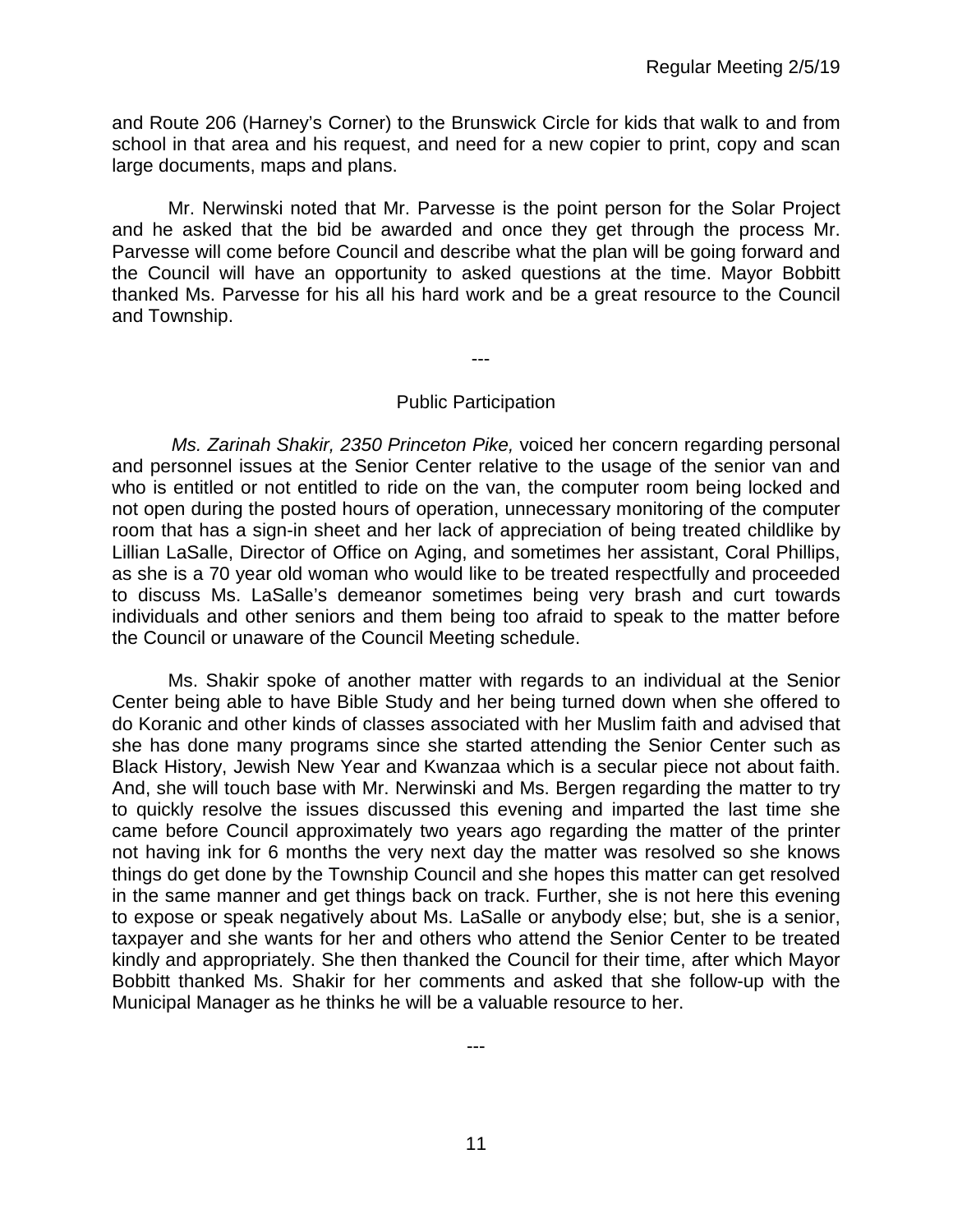# Review and Revisions of Agenda

There was no review or revision of the agenda.

---

# Adoption of Minutes

On a motion by Ms. Lewis, seconded by Mr. Powers, the Minutes of Regular Meeting of October 16, 2018 were approved on the following roll call vote:

Same was carried on the following roll call vote:

Ayes: Councilmembers Kownacki, Lewis, Power and Mayor Bobbitt. Nays: None. Absent: Councilman Maffei.

 $\sim\sim\sim$ 

On a motion by Ms. Lewis, seconded by Mr. Powers, the Minutes of Closed Session Meeting of January 15, 2019 were approved on the following roll call vote:

Same was carried on the following roll call vote:

Ayes: Councilmembers Kownacki, Lewis, Power and Mayor Bobbitt. Nays: None. Absent: Councilman Maffei.

---

Awarding or Rejecting of Bids

Mayor Bobbitt asked for comments from the public. There being none, Mayor Bobbitt asked for comments from Council.

Mr. Nerwinski advised that the bid is the kickoff to the Solar Energy Project that went to bid for the second time and now hits on all parameters for which the Township is looking. And, Mr. Roskos, Township Attorney, along with Mr. Kiriakatis and Mr. Parvesse will be working together to button up all the details in the Agreement before it is executed. Mayor Bobbitt made mention of a letter sent to the Municipal Manager stating the solar project estimated savings of \$1M over a 15-year period. Mr. Nerwinski stated that the project is no cost to the township and they are hoping to achieve the savings indicated and protecting people from adverse weather with the solar carports.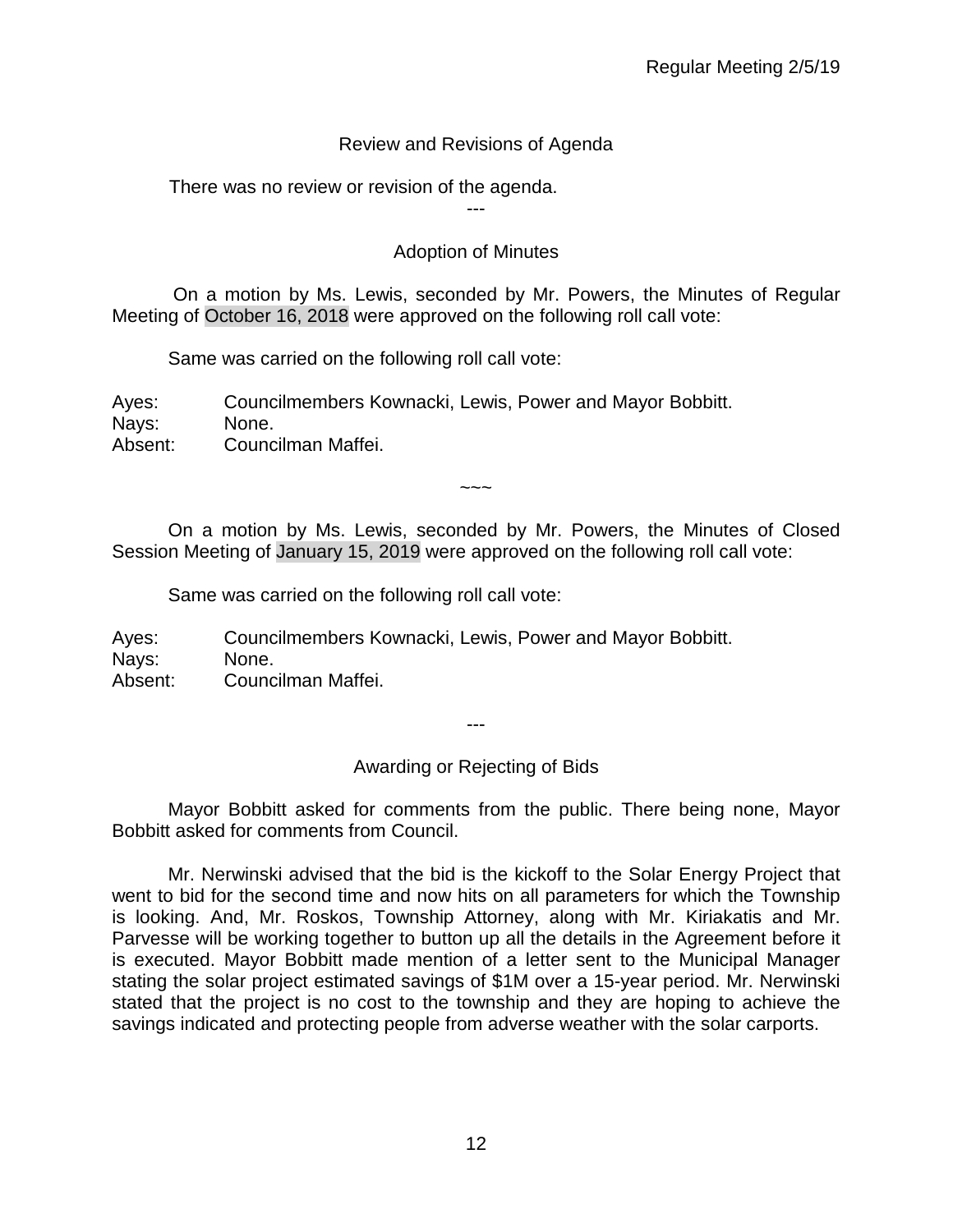On a motion by Mr. Powers, seconded by Mr. Kownacki, Resolution (9-A), Authorizing Awarding Bid for Power Purchase Agreement with Greenskies Renewable Energy, was presented for adoption.

#### Resolution No. 88–19

WHEREAS, on Wednesday, January 23, 2019 bids were received and publicly opened for the project known as **2019 Solar Energy Project**; and

WHEREAS, four (4) bids were received and reviewed by the appropriate Township Officials as detailed in the attached bid tabulation; and

WHEREAS, the lowest responsible bidder was Eznergy NJ, LLC in partnership with Greenskies Renewable Energy, LLC; and

WHEREAS, Eznergy is a certified NJ Clean Energy solar power installation company and will construct the solar facilities with financing, operation and maintenance services provided by their partner, Greenskies Renewable Energy, LLC;

NOW, THEREFORE, BE IT RESOLVED by the Township Council of the Township of Lawrence, County of Mercer, State of New Jersey, that pursuant to the recommendations of the Municipal Engineer, the Mayor and Municipal Clerk are hereby authorized to execute a 15-year Power Purchase Agreement with Greenskies Renewable Energy, LLC consistent with the rate provided by Eznergy and the requirement in the bid proposal.

BE IT FURTHER RESOLVED that the Power Purchase Agreement is subject to the review and approval of the Municipal Attorney as to form and content thereof.

Same was carried on the following roll call vote:

| Ayes: |  | Councilmembers Kownacki, Powers and Mayor Bobbitt. |  |
|-------|--|----------------------------------------------------|--|
|-------|--|----------------------------------------------------|--|

Absent: Councilman Maffei.

Abstain: Councilwoman Lewis.

---

#### Introduction of Ordinances

Mayor Bobbitt read by title, an ordinance entitled, "ORDINANCE PROVIDING FOR SIDEWALK IMPROVEMENTS IN AND BY THE TOWNSHIP OF LAWRENCE, IN THE COUNTY OF MERCER, NEW JERSEY, APPROPRIATING \$57,191.65 THEREFOR AND DIRECTING THE SPECIAL ASSESSMENT OF THE COST THEREOF"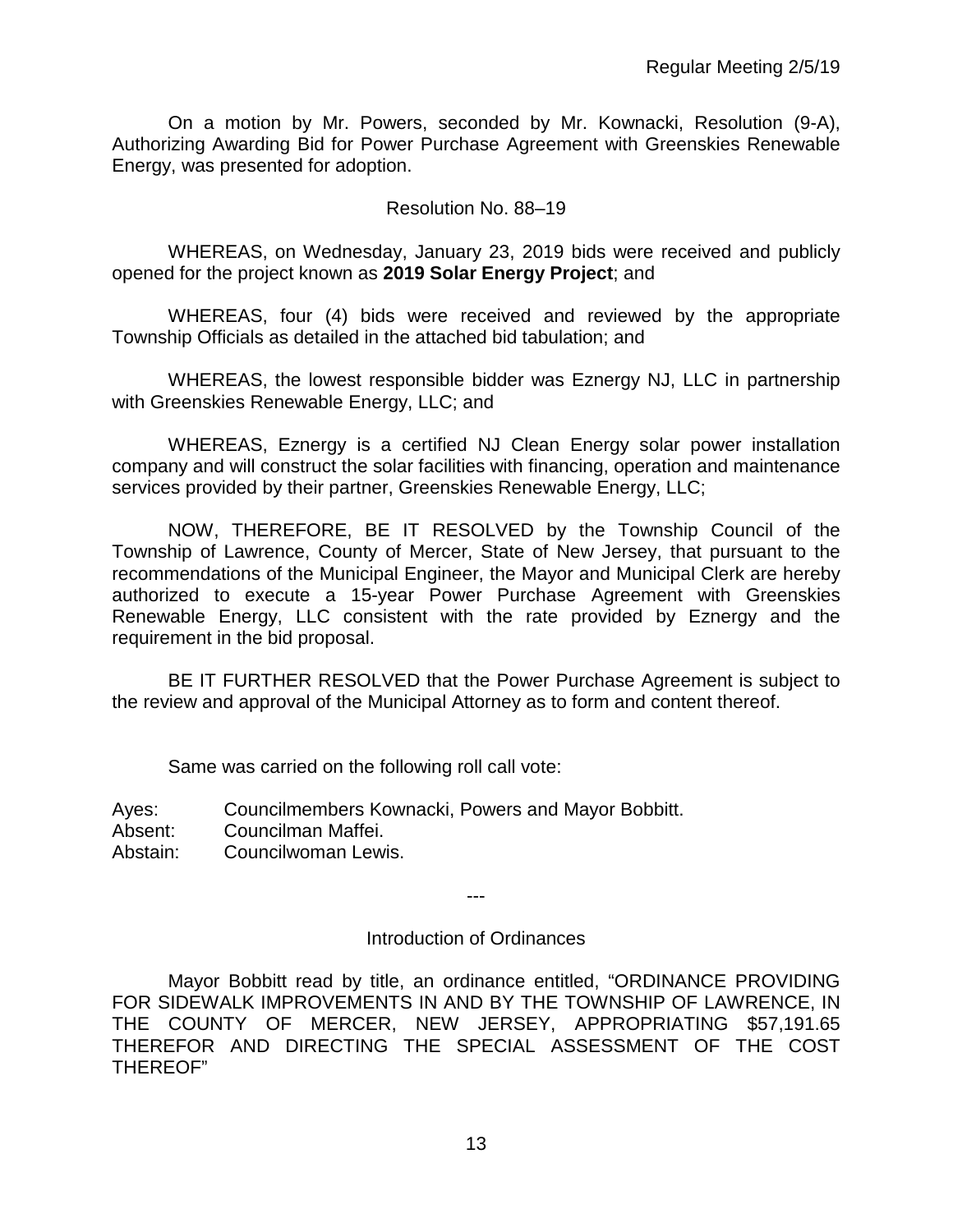Mr. Nerwinski advised that the Ordinance is part of the Sidewalk Improvement Program that residents participated in and it will provide appropriations in the amount of \$\$57,191.65 for sidewalks, curbs and driveway aprons improvements along various streets.

The Ordinance was introduced and approved on the following roll call vote:

| <b>COUNCIL</b>       | <b>AYE</b> | NAY | <b>PRESENT</b> | <b>ABSENT</b> | <b>ABSTAIN</b> | <b>MOVE</b> | <b>SECOND</b> |
|----------------------|------------|-----|----------------|---------------|----------------|-------------|---------------|
| Mr. Kownacki         |            |     |                |               |                |             |               |
| Ms. Lewis            |            |     |                |               |                |             |               |
| Dr. Maffei           |            |     |                |               |                |             |               |
| <b>Mr. Powers</b>    |            |     |                |               |                |             |               |
| <b>Mayor Bobbitt</b> |            |     |                |               |                |             |               |

---

#### Adoption of Ordinances

---

There was no adoption of ordinances.

**Manager's Report –**

Mr. Nerwinski stated he has nothing of substance to formally report at this meeting except the Administration is preparing the 2019 Municipal Budget and they are in negotiations with the Fraternal Order of Police in the Police Department which he will update the Council on in closed session at the next meeting.

---

**Attorney's Report –**

Mr. Roskos reported that he will be bringing forth at the next meeting the Landlord Registration Inspection Ordinance that he and the Municipal Clerk recently worked on regarding fees.

---

**Clerk's Report –** 

There was no Clerk's report.

**Unfinished Business –**

There was no unfinished business.

---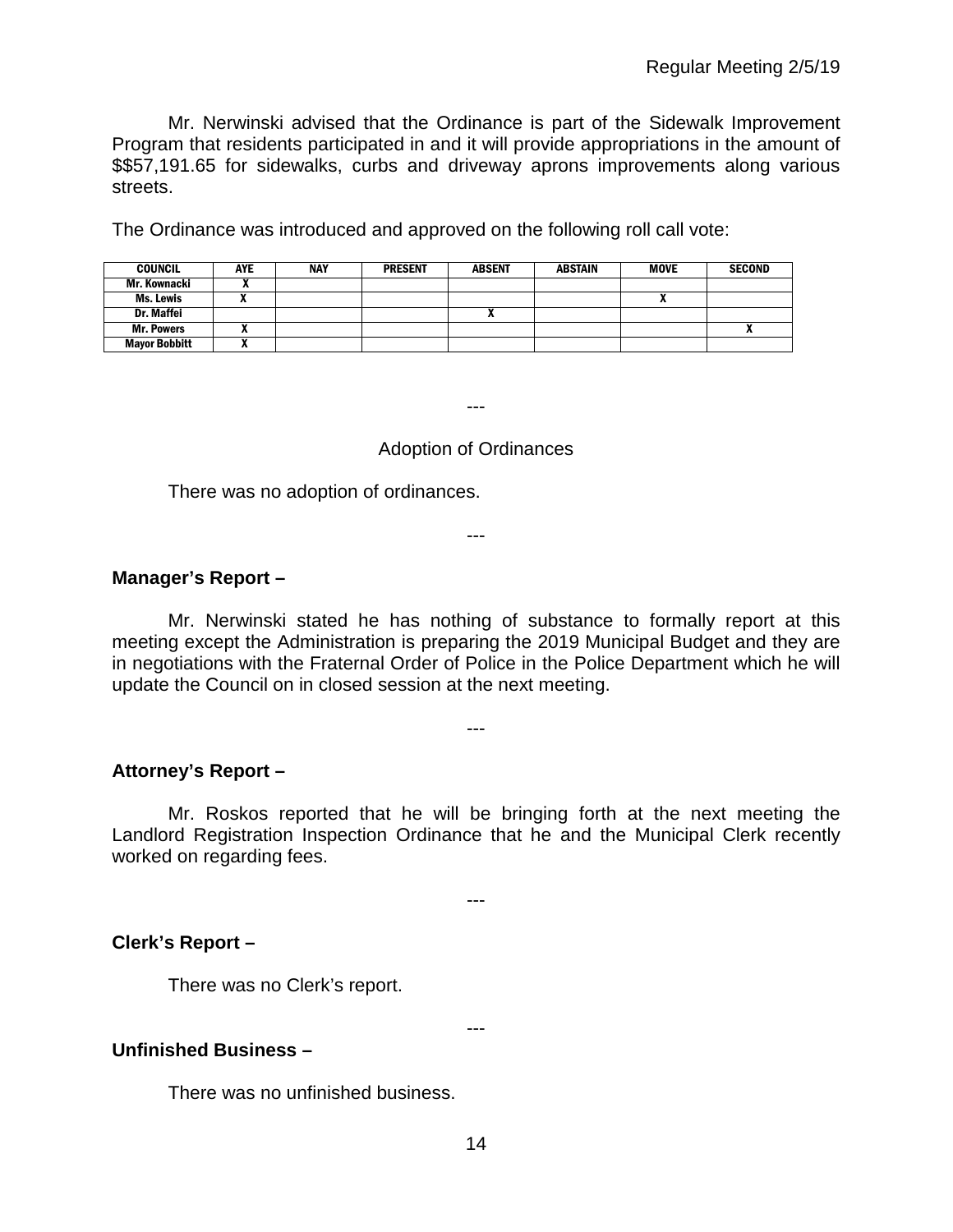# **New Business –**

There was no new business.

---

---

# **Public Participation (3-minute limitation per speaker)** –

There is no public participation.

## **Resolutions**

---

Resolution Nos. 73-19 (18-G.1), Authorizing Support for Sustainable Jersey Grant Application through the PSE&G Foundation, was approved by the following roll call vote:

| <b>COUNCIL</b>       | <b>AYE</b> | <b>NAY</b> | <b>PRESENT</b> | <b>ABSENT</b> | <b>ABSTAIN</b> | <b>MOVE</b> | <b>SECOND</b> |
|----------------------|------------|------------|----------------|---------------|----------------|-------------|---------------|
| Mr. Kownacki         |            |            |                |               |                |             |               |
| Ms. Lewis            |            |            |                |               |                |             |               |
| <b>Dr. Maffei</b>    |            |            |                |               |                |             |               |
| <b>Mr. Powers</b>    |            |            |                |               |                | Δ           |               |
| <b>Mayor Bobbitt</b> |            |            |                |               |                |             |               |

Cited Resolutions are spread in their entirety in the Resolution Books of the Township of Lawrence.

 $\sim\sim\sim$ 

Resolution Nos. 74-19 (18-A.1) through 89-19 (18-H.7) were approved by the following roll call vote:

| <b>COUNCIL</b>       | <b>AYE</b> | <b>NAY</b> | <b>PRESENT</b> | <b>ABSENT</b> | ABSTAIN | <b>MOVE</b> | <b>SECOND</b>            |
|----------------------|------------|------------|----------------|---------------|---------|-------------|--------------------------|
| Mr. Kownacki         |            |            |                |               |         |             |                          |
| Ms. Lewis            |            |            |                |               |         | n           |                          |
| Dr. Maffei           |            |            |                | "             |         |             |                          |
| <b>Mr. Powers</b>    |            |            |                |               |         |             | $\overline{\phantom{a}}$ |
| <b>Mayor Bobbitt</b> |            |            |                |               |         |             |                          |

Cited Resolutions are spread in their entirety in the Resolution Books of the Township of Lawrence.

---